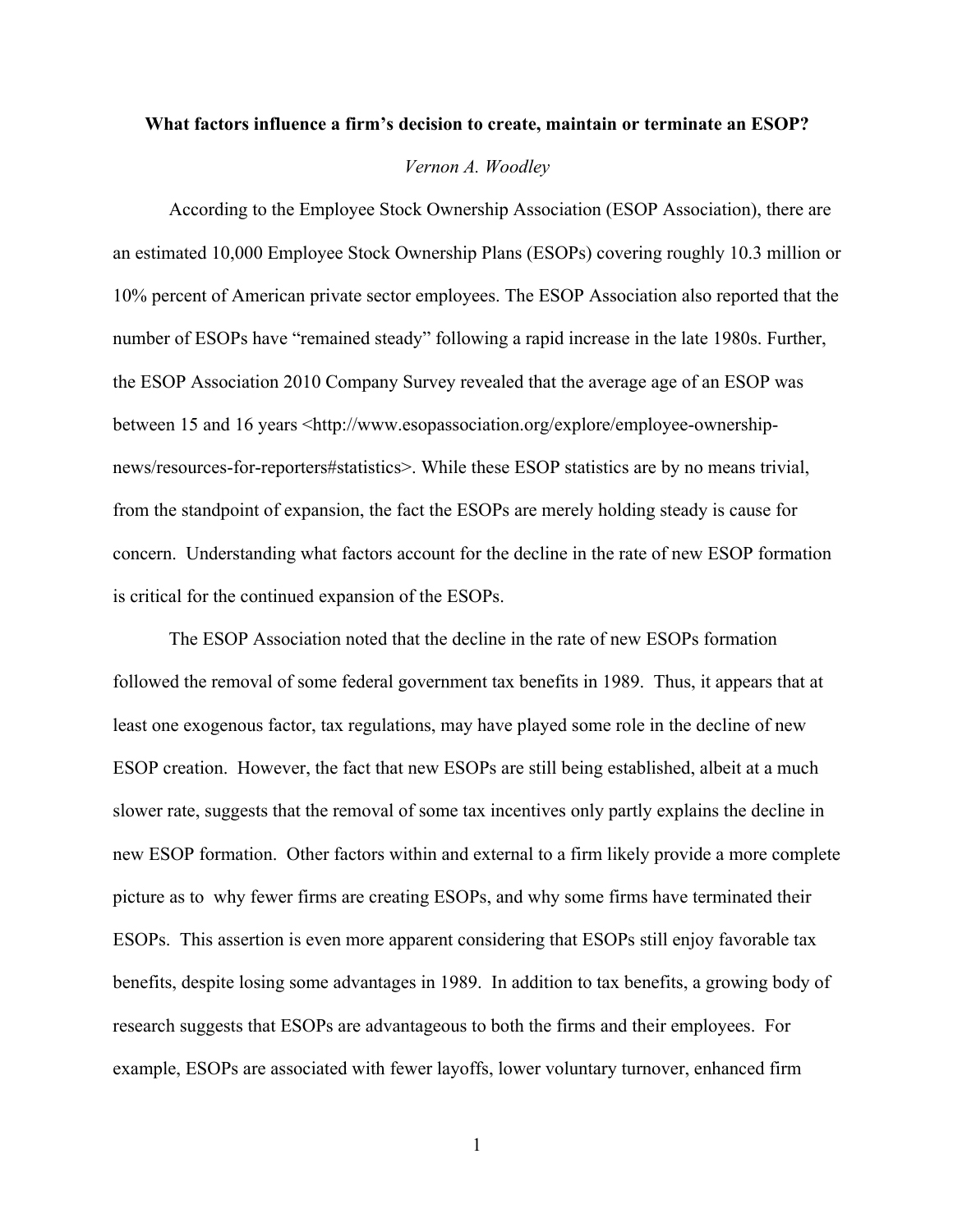performance and increased employee satisfaction (see Kruse, Freeman, Blasi 2010 for an overview). Given this strong evidence in favor of ESOP formation, why do we not see continued rapid increase in ESOP formation? Further, why are some ESOPs being terminated? Are ESOPs simply a niche sector that has already reached the point of saturation? Unfortunately, scholarship on ESOP formation is currently lacking. Hence, the research proposed here aims to shed light on the problem of declining ESOP formation. In other words, why do some firms start, maintain, or discontinue an ESOP. To address these questions, I conceptualize the ESOP model as an innovative organization practice. I then draw on competing theories of innovation diffusion to collect and analyze interviews with executives of current, former and prospective ESOPs.

# **CONCEPTUAL FRAME**

Theory and empirical research on the diffusion of new practices suggest that both exogenous and endogenous factors affect the spread and adoption of new practices. One approach suggests that diffusion is a social process, that is, people learn about and adopt new ideas from others in their social networks (Burt 1992, Coleman 1988, Granovetter 1973, Rodgers 1995). Another approach suggests that the ease of implementation is also important for the adoption of new practices (Blasi and Kruse 2006). Others identify firm performance, competitive pressures, (Huselid 1995), management and employee sentiment (Kurtulus, Kruse and Blasi 2011) and regulatory constraints as reasons why firms may adopt or fail to adopt new practices. I provide a brief overview of these competing hypotheses and their implications for ESOP formation below.

### **Social Networks**

The social process approach suggests that firms are likely to adopt the ESOP model if others in their social networks adopt that model. For instance, Coleman (1988) posited that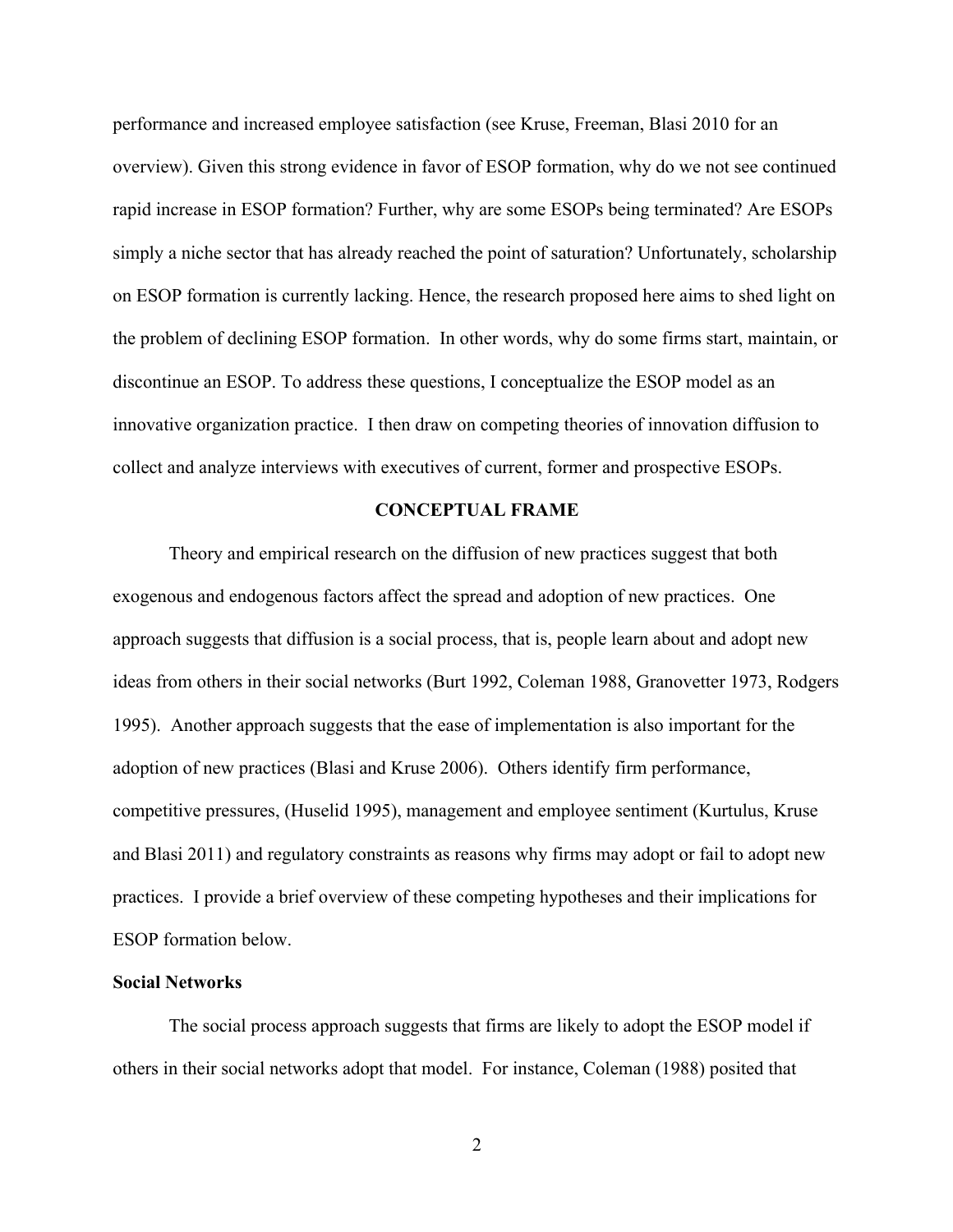cohesive social networks allows for rapid and accurate dispersion of ideas, trust and norm enforcement. In other words, firms may be reluctant to establish ESOPs if few or no other firms in their surroundings have ESOPs. This may be particularly important for explaining the slower growth of new ESOPs, despite academic research showing the potential benefits of ESOPs. At a mere 10% of the USA private sector, ESOPs are significantly less prevalent than types of organizational ownership, thus widespread knowledge of ESOPs may be quite lacking. Further, Terpstra and Rozell (1997) suggest that firms rely more non-academic sources (practitioners and consultants) of information, thus it is possible that the wealth of academic research has not made its way into the networks of companies that may consider forming an ESOP. Thus, knowledge of how decision-makers in firms learn about ESOPs and the receptiveness of their network members to ESOPs may be crucial to ESOP expansion.

### **Ease of implementation and management**

The ease of implementation approach suggests that the adoption of new practices may be a function of how easy said practices are to integrate into the existing organizational structure (Blasi and Kruse 2006). Blasi and Kruse supported this approach with the study of selfmanaging teams and work-related meetings. Work-related meetings were more likely to be adopted than self-managed teams because work-related meetings required less workplace restructuring to implement. If we apply this principle to ESOPs, it is possible that firms may be reluctant to start an ESOP if they view ESOPs as being particularly difficult or costly to set up relative to other types of ownership structures. Not only implementation, but cost of managing and maintaining and ESOP may also deter some firms from establishing an ESOP or influence the decision to terminate an existing ESOP. Hence, the quality of the information that firms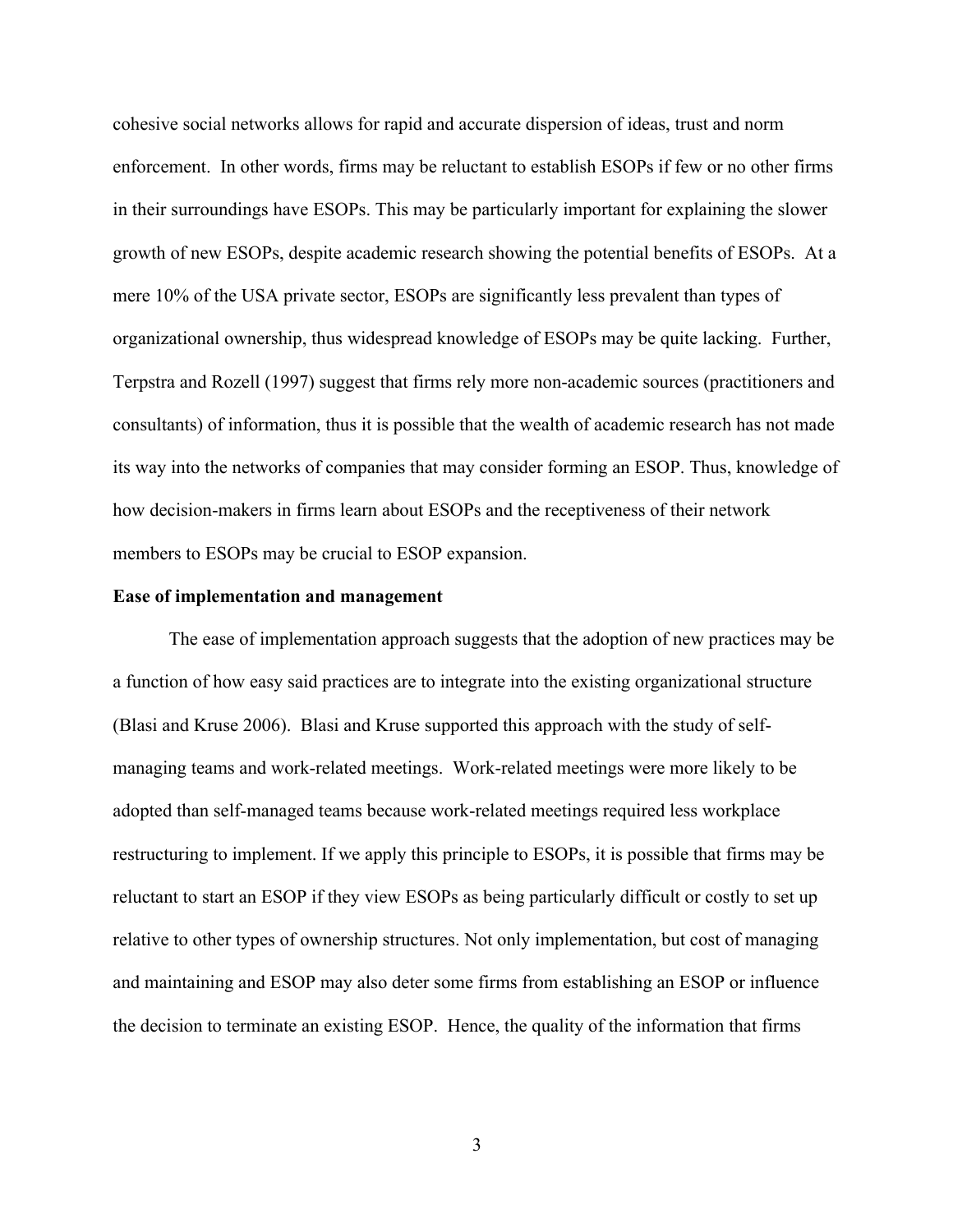receive about ESOPs and the cost sensitivity of the firm, may also significantly influence their decision to start or discontinue an ESOP.

# **Firm performance/competition**

The ESOP Association reported that less that 2% of ESOPs were created from employee buyout of a failing company. Instead the majority of ESOPs were established to incentivize employees or buyout a retiring owner. However, high performing firms may be able to sell at a higher price to an outside buyer than to the employees. Competition from other firms may also affect whether a firm seeks out new practices. Blasi and Kruse (2006) found a negative relation between import growth and innovation adoption, and a positive relationship between exports and innovation adoption. However, they could not disentangle the causal mechanism. It is also possible that firm performance may interact with competition such that underperforming firms seek out innovation to boost performance. For example, struggling Silicon Valley startups commonly gave stocks to employs whom they were unable to pay large salaries as a way to retain talent. Hence, it is not clear how market competition will affect ESOP adoption.

# **Sentiment**

How management and employees feel about ESOPs and each other may also play a significant role in the creation and termination of an ESOP. A recent study found that employees were generally in support of some performance-based compensation. However, support varied by the level of trust between management and employees (Kurtulus, Kruse and Blasi 2011). Low levels of trust reduced employee support of performance-based compensation, while high levels of trust increased support. General negative or positive sentiment towards ESOPs may also color management and employees perception and subsequently influence the creation and continuation of an ESOP.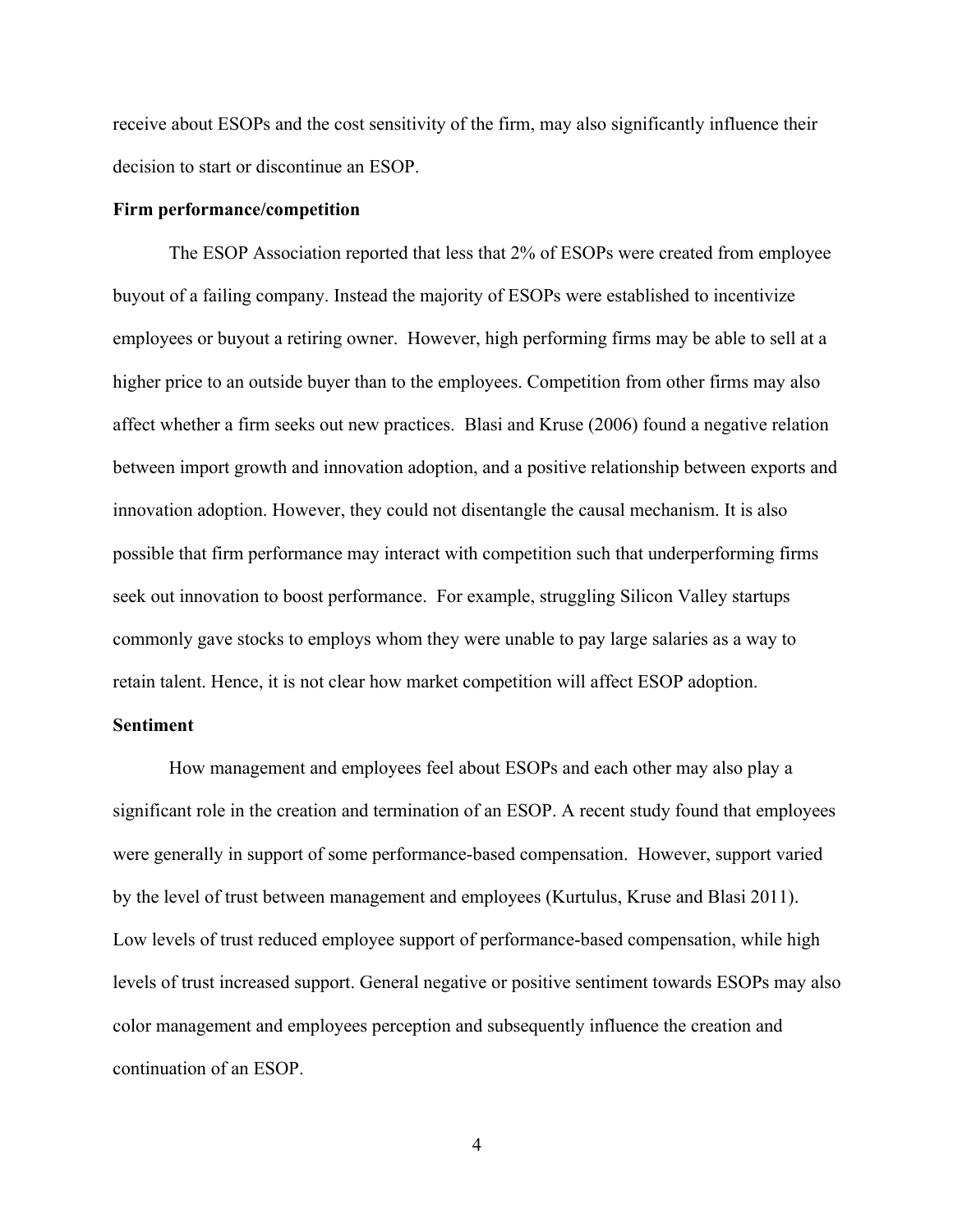# **Regulatory incentives/constraints**

Government regulation in favor of or opposed to organizational practices may incentivize or curtail adoption of those practices, respectively. For instance, Dobbin and Dowd (2000) demonstrated that the 1897 Anti-Trust laws played in significant role in the reorganization of the United States railroad industries. Similarly, Miner et al. (1990) found that political affiliation was related to organizational change among Finnish newspapers. In the case of ESOP formation, the rapid expansion in the 1980s followed by the cooling period in the latter part of the 1990s suggests that the tax code changes preceding the decline impacted the creation of new ESOPs. Thus, tax changes and other regulations that favor or constrain ESOP activity will like influence whether companies create ESOPs or not. However, for reasons highlighted before, it is unlikely that tax incentives are the only factors that influence ESOP creation.

In sum, both exogenous and endogenous factors are likely to affect the expansion of ESOPs in the American private sector. Firms seeking an alternative forms of ownership may look to others in their social environment. However, the ease of cost of adoption and implementation will likely affect each firm differently depending on firm size, cost sensitivity, employee receptiveness and regulations in favor of or against adopting a particular ownership model. I use qualitative data from firms with established and previously established ESOPs in addition to data from firms considering ESOP formation to enhance understanding of ESOP diffusion and expansion.

# **METHOD**

The above approaches identify various factors that likely affect new ESOP formation. To assess the adequacy of these factors, I am conducting interviews with Presidents, CEOs and CFOs of companies with established ESOPs, companies that terminated ESOPs and companies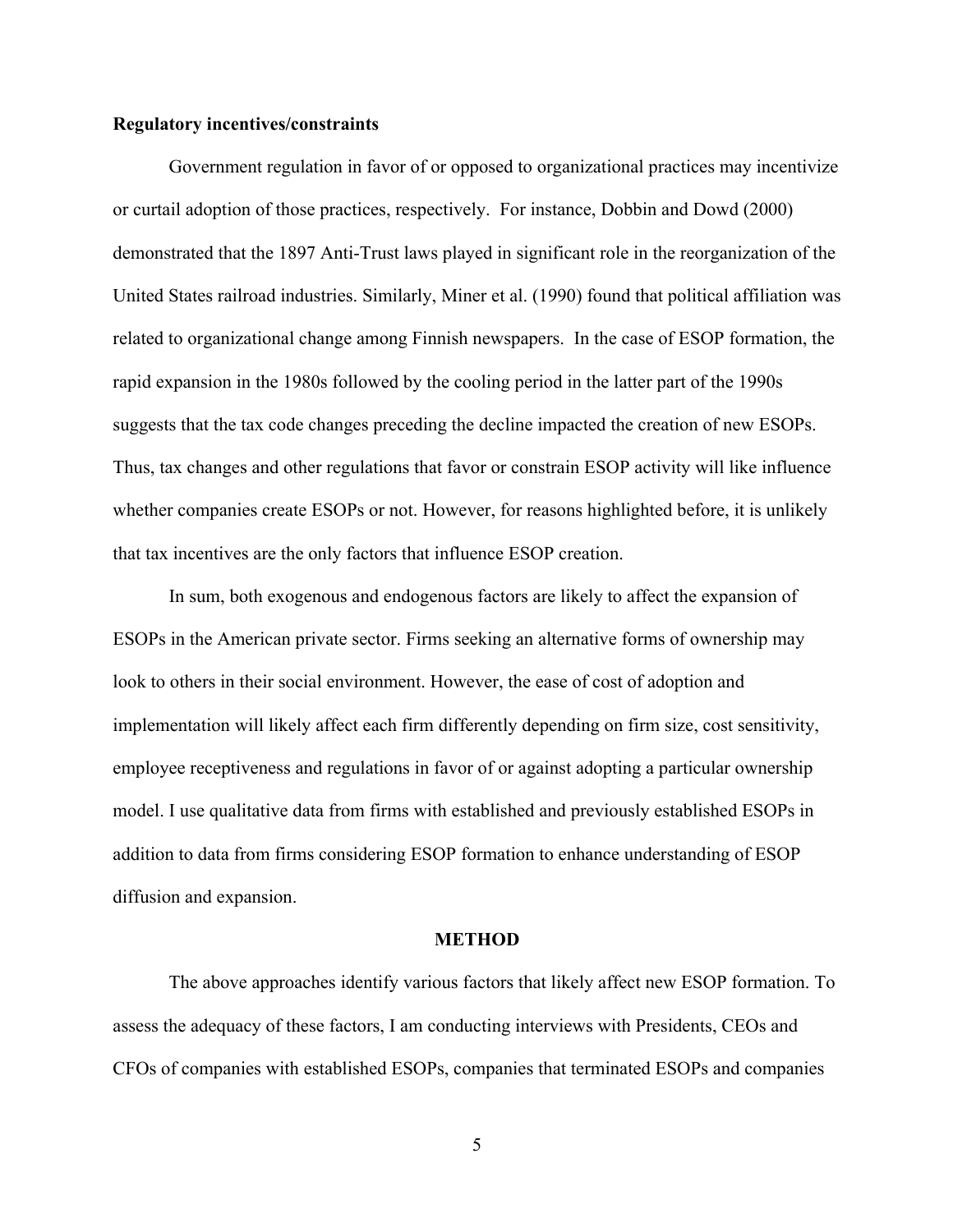that are considering creating ESOPs. I combined random sampling and snowball sampling techniques to identify companies with existing ESOPs, terminated ESOPs and companies that considered ESOPs but decided against creating one. I used the 2011 Form 5500 list which all ESOPs companies are required to file with the federal government. The list contained 6543 companies, of which 383 companies were listed as terminated ESOPs. I drew random samples from the list using STATA data analysis software to obtain a representative sample of companies for interview. I also solicited referrals from the companies interviewed and ESOP service providers for companies that were considering or had considered, but decided against forming an ESOP. To date, I have collected data from 16 of an expected 30 companies representing a variety of industries and locations. Of these 16 companies, 10 are existing ESOPs, 4 are former ESOPs and 2 had considered forming an ESOP.

Interview questions included, "how they initially learned about ESOPs," "communication with other ESOPs," "employee and clients receptiveness towards ESOPs," "challenges of setting up the ESOP," "persons or forms consulted to set up the ESOP," "main reason for discontinuing an ESOP." Interviews will continue throughout the summer of 2015.

#### **RESULTS**

Although data collection is still ongoing, the preliminary results reveal rather interesting patterns. First, the representatives of existing ESOPs are quite passionate about their ESOPs. Of the 10 ESOP companies interviewed to date, 9 are one hundred percent ESOP and the other is forty percent ESOP. All 10 ESOPs were established as succession plans for a retiring owner. These owners and their representatives all stressed the importance of seeing the company lasting into the future, and saw the ESOP as a way of ensuring longevity. Several founding owners also saw the ESOP as a way of "staying involved" in the company in some capacity. The founding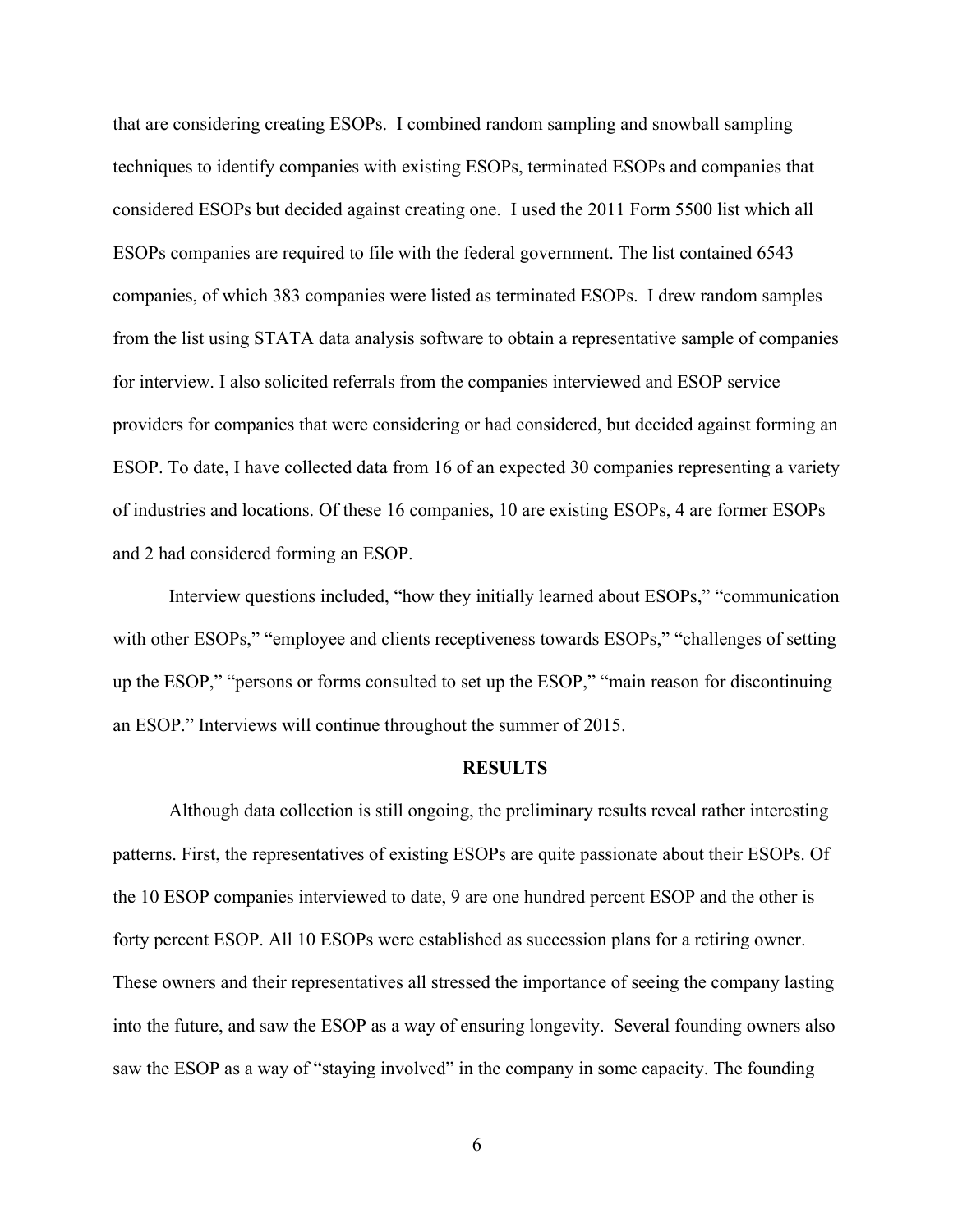owner of a West Coast manufacturing company even remarked that, had he sold the company to an outside buyer, he would have little if any input in the company after the sale. By selling to the ESOP, he was able to stay on in the company as Chairman of the Board of Directors. All of the ESOP representatives interviewed also expressed a desire to "give back" to the employees who helped to build the company.

The ESOP representatives acknowledged the favorable tax benefits that ESOPs enjoyed, but saw the tax benefit more as a bonus than the primary motivation for establishing the ESOP. Indeed, in the one case where the ESOP was established only for the tax benefit, the ESOP was terminated not much later after being established. This was revealed in an interview with the VP and CFO of a medium-size manufacturing and technology company in Ohio, who has been with the company for more than 25 years from its founding to the present. The CFO revealed the founding owner simply wanted the tax benefit and was not invested in "forming and ESOP culture." The owner later bought back the portion of the stock sold to the ESOP, thus terminating the ESOP as he felt that it was not working as he had hoped it would. Three other ESOPs were sold after being made very lucrative buyout offers. Hence, the first of the terminated ESOPs appears to be one that should have never been due to the founding owner's primary motivation for creating the ESOP in the first place, and the others were made buyout offers that they felt they could not refuse.

Of the two companies that considered creating an ESOP, one decided against it and the other started the formal process to establish the ESOP. The former was a small company with fewer than 50 employees. The company founder cited start-up cost as the main reason for not proceeding with the ESOP. The latter company that did decide to pursue the ESOP cited wanting to share the success of the company with the employees who helped to build the company.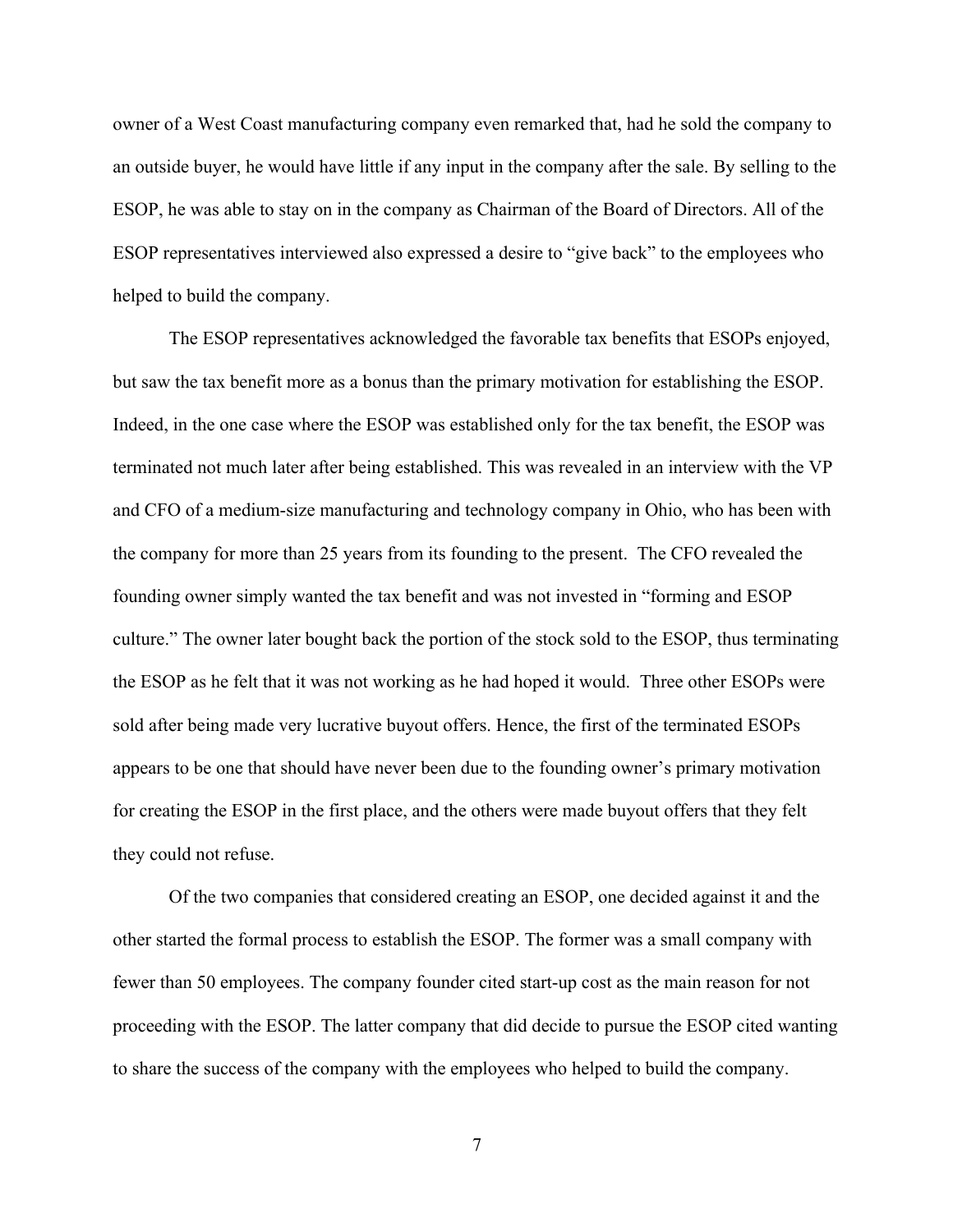Interestingly, the founding owner of this medium-sized software and consulting company was far from considering retirement. He did not see the ESOP primarily as a succession plan, but rather as a way to further grow what was already a rapidly growing company.

These results provide a brief preview of the motivations for establishing and terminating an ESOP. A more comprehensive analysis will be provided upon completion of the interviews. Still, the results suggest that ESOP founding go beyond mere tax incentives. Indeed, the ability to stay involved in the company, to give back to the employees, and the desire to see the company survive long into the future were the dominant reasons given thus far for establishing an ESOP.

#### **REFERENCES**

- Blasi, Joseph R. and Douglas L. Kruse. 2006. "U.S. High Performance Work Practices at Century's End." *Industrial Relations* 45(4):547-578.
- Burt, Ronald S. 1992. *Structural Holes: The Social Structure of Competition*. Cambridge, Massachusetts: Harvard University Press.
- Coleman, James S. 1988. "Social Capital in the Creation of Human Capital." *American Journal of Sociology* 94:S95-S120.
- Dobbin, Frank and Timothy Dowd. 2000. "The Market that Anti-Trust Build: Public Policy, Private Coercion and Railroad Acquisitions 1825-1922." *American Sociological Review* 65: 635-657.